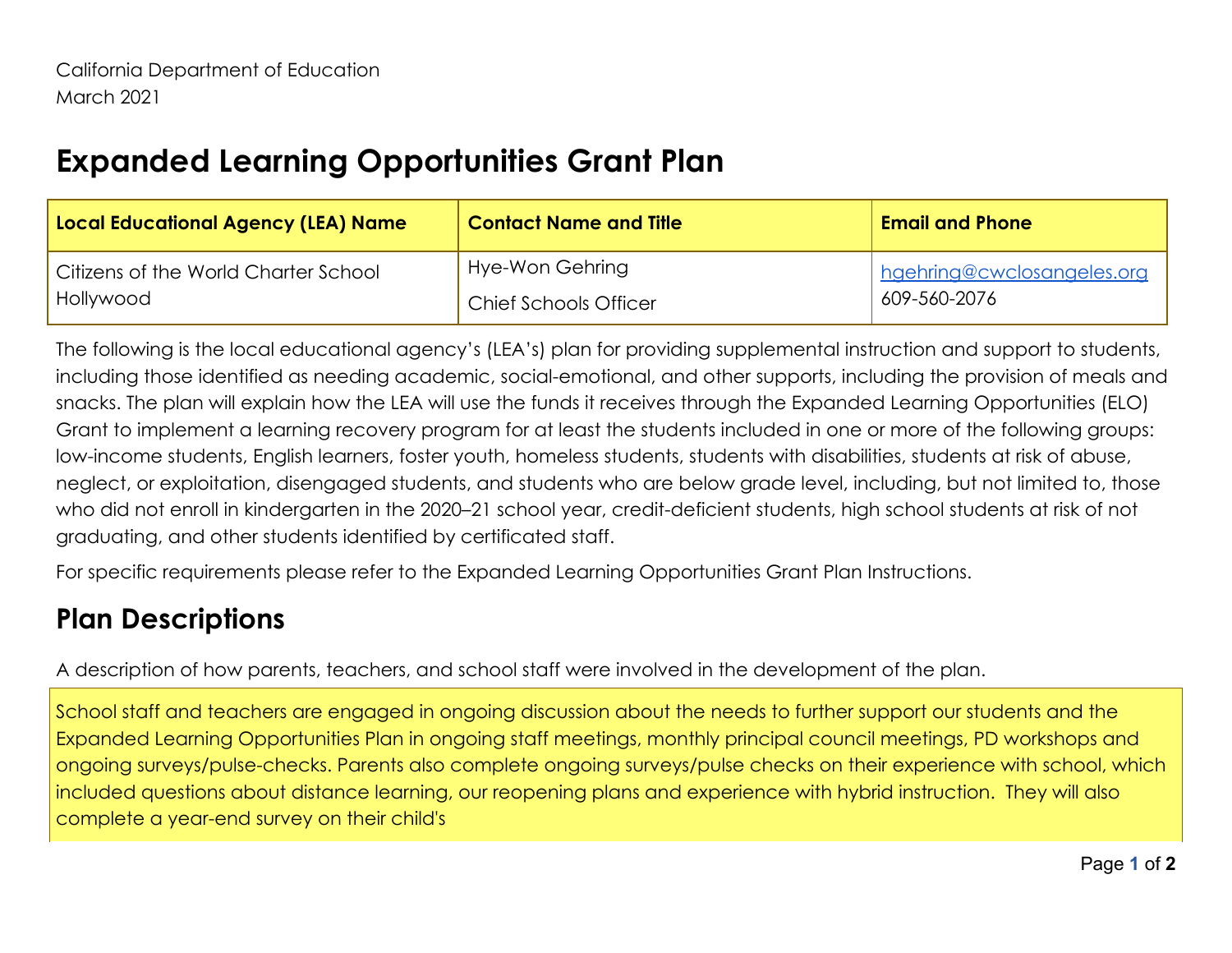experience, academic, and social-emotion well-being and progress. Parents attend Coffee with the Principal, Principal Councils, other committee meetings and a regional Family Advisory Council that was put in place to solicit family input throughout the COVID-19 crisis. We also hear from parents during public comment at our monthly Board

of Director Meetings and in more direct discussions at bi-annual teacher-caregiver conferences. All of this data informs the drafting of an initial plan, which was presented to staff at various touch points/meetings during mid-late May. Parents

had an opportunity for input and feedback at our May Principal's Council meetings and/or other budget stakeholder discussions that were held.

A description of how students will be identified and the needs of students will be assessed.

CWC will implement strategies to ensure that all students receive the just-in-time and ongoing support they need to accelerate learning and mitigate the effects of learning loss of the year-long pandemic. For all Academic Intervention there is an extensive process to identify who will be supported. The students will be identified as follows:

Reading Intervention for TK - 3: Students in TK-3rd grade will be identified for phonics intervention support by an analysis of their end-of-unit assessments from the Wilson Fundations curriculum. Any students who do not meet mastery (80% or above) on an end-of-unit assessment will be placed in a group that will receive supplemental three thirty-minute intervention lessons in phonics per week, in addition to the daily whole-class phonics lesson. These lessons will target concepts taught in previous units, as well as provide more repetition of current unit concepts. Their progress will be monitored using the progress monitoring system that is embedded in the Fundations curriculum.

Reading Intervention for 4th grade and up: To identify students in grades 4th and up for additional reading intervention, CWC will use a two prong approach. First, F&P data, collected four times a year, will be analyzed for the purpose of identifying which students are reading 2 or more grade levels below benchmark AND have accuracy as a barrier to movement. Second, if a student meets both criteria, they will be screened using the WIST. The WIST will identify which students should be placed in Just Words intervention and which students would benefit from the Wilson Intensive reading system. A number of students have already been pre-identified for this additional phonics/reading intervention based on mandated programming through their IEP. Additional students needing this support in grades 4th and up will be added on an ongoing basis throughout the year.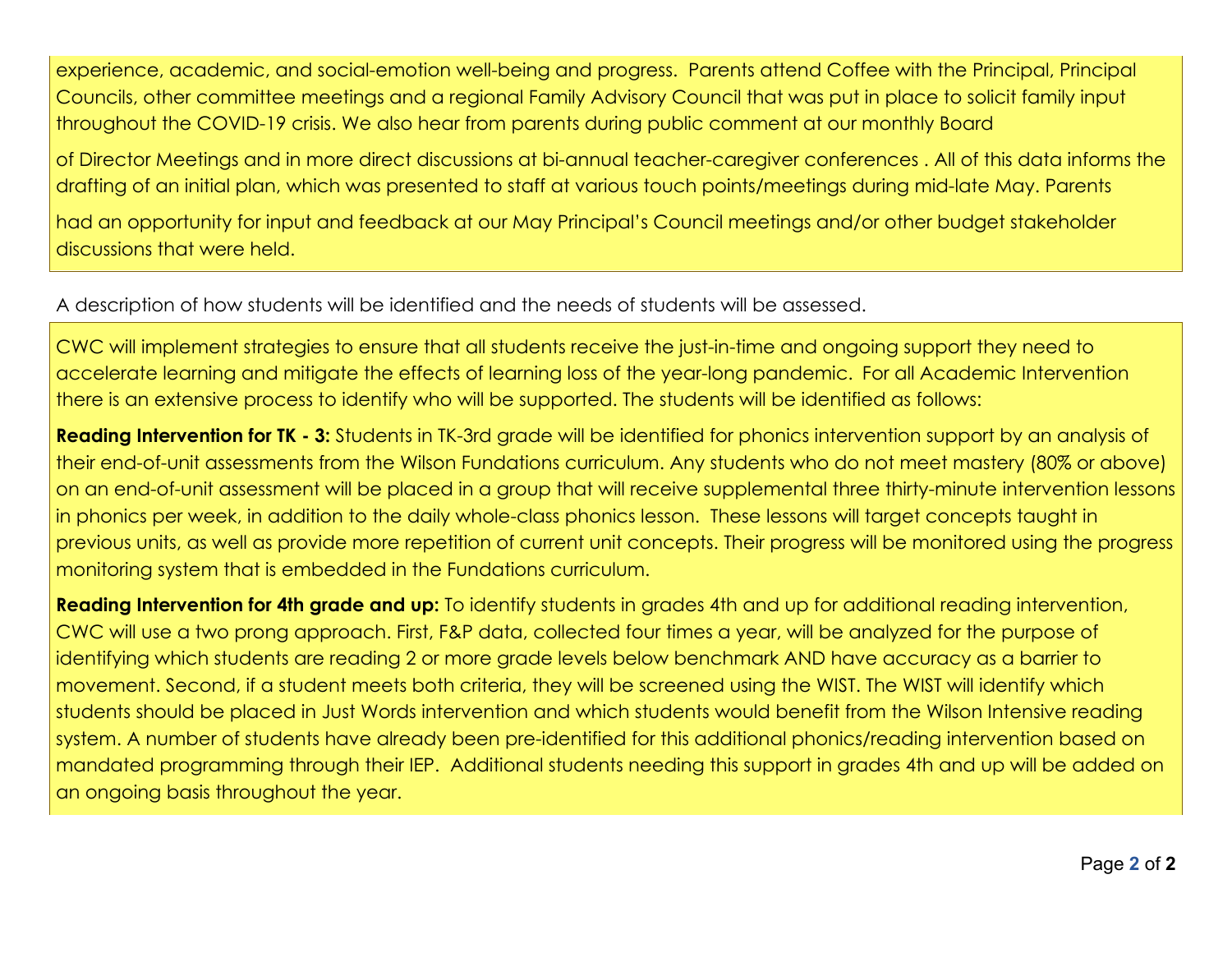Further support/programming for Emerging Bilinguals: English Language Learners in need of supplemental instruction are identified through the use of CWC's Home Language Survey and both Initial and ongoing Summative ELPAC results. Students who receive the ELPAC will receive an overall performance level as well as performance levels in all domains: reading, writing, listening and speaking. That information, triangulated with other assessment data (from Fountas and Pinnell Benchmark reading levels, NWEA Map, and other curriculum-based assessments) will help to inform two things: 1) specific language supports/instruction that might be helpful for that child on an ongoing basis (integrated ELD) and 2) what EL group a student would benefit from from participating in for Designated ELD.

#### **Extended Hours for Additional Academic Support:**

Students in TK-5th grade will be identified for additional support beyond the traditional school day. This time will be used for additional academic support in mixed grade small groups. Any students identified for designated ELD or students who are identified as reading 2.5 or more grade levels below benchmark on the quarterly F&P assessment will have the option to receive small group support.

**Behavioral Interventions:** As required by the students' Individualized Education Plan

**Mental Health need:** As required by assessment need and students' Individualized Education Plan

A description of how parents and guardians of students will be informed of the opportunities for supplemental instruction and support.

The primary vehicle for parent communication is ParentSquare. CWC has invested in ParentSquare, which supports ongoing communication between families and the school. ParentSquare is programmed to send all communications to families translated into their home language. Whenever feasible live translators or sessions in Spanish or Korean will occur to ensure all families have access to the same information.

In addition, space is made in meetings such as the Coffee with the Principal, Principal Councils, and ELAC meetings to share opportunities for supplemental instruction and support. Most critical, individual phone calls are made on an ongoing basis to the families of highest need to ensure receipt and clarity of opportunities for supplemental support. From the TA, to the classroom teacher, to community coordinators- families who have had low engagement during this time have been and will continue to be reached out to in multiple ways.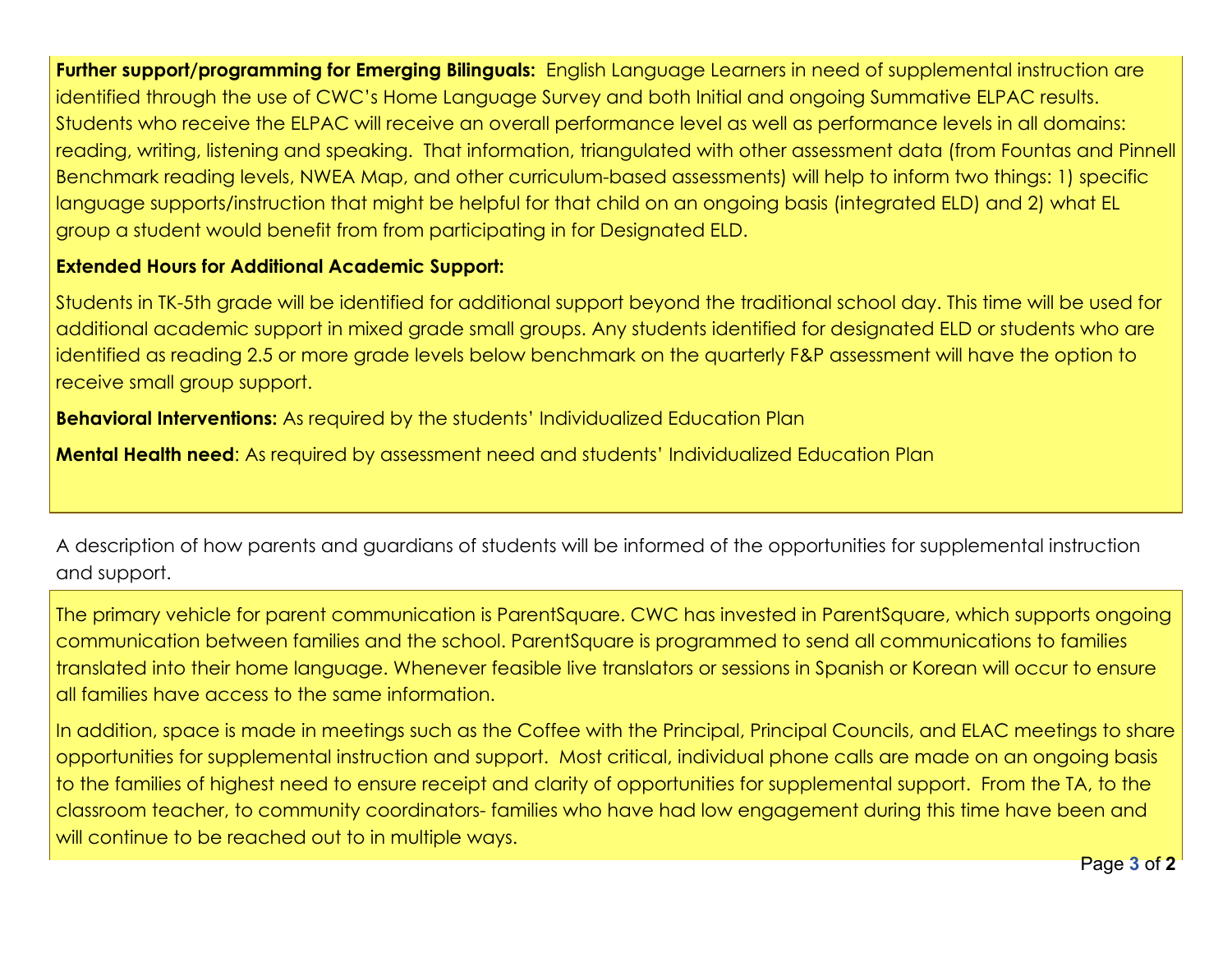Further information about how parent communication will go for the following areas of supplemental instruction are included below:

#### **Extended Hours for Additional Academic Support:**

Parents of ELLs will be informed of their student's participation in extended hours through a combination of communication that will come from school leaders and that child's teacher. Communication will be in various formats-either written or verbal.

Reading Intervention for TK - 3: Parents and guardians will be informed of the TK-3 phonics intervention through teacher communication. Communication will come in a variety of formats-written and verbal. Students' progress will be discussed with parents in conferences, both formal and informal. In addition to parents being informed of the opportunities for supplemental instruction, parents will also receive an introduction letter for each new Fundations unit. This letter will explain the concepts being taught in each unit, and it will also offer suggestions for how parents can support their child's learning at home.

Reading Intervention for 4th grade and up: Parents and guardians will be informed of the 4th grade and up phonics support through regionally provided teacher communication. Communication will be in various formats-either written or verbal. Progress will be discussed through guardian/teacher conferences or IEP meetings (when appropriate). We will also be holding workshops understanding and supporting students with phonemic awareness.

Further support/programming for Emerging Bilinguals: Parents of ELLs will be informed of their student's participation in Designated ELD through a combination of communication that will come from school leaders and that child's teacher. Communication will be in various formats- either written or verbal. Progress will be discussed through guardian/teacher conferences. Communication about a child's performance on assessments like ELPAC will come through formal written communications the school sends out each spring (along with that child's score report). As part of that, if a child is eligible for reclassification, families would receive another set of communications from the school.

Behavioral Interventions: Parents of students who will be working with behavioral supports will be informed by the Director of Special Education of all programs and meetings. Communication will be on-going as we work closely with families of students who benefit from behavioral interventions.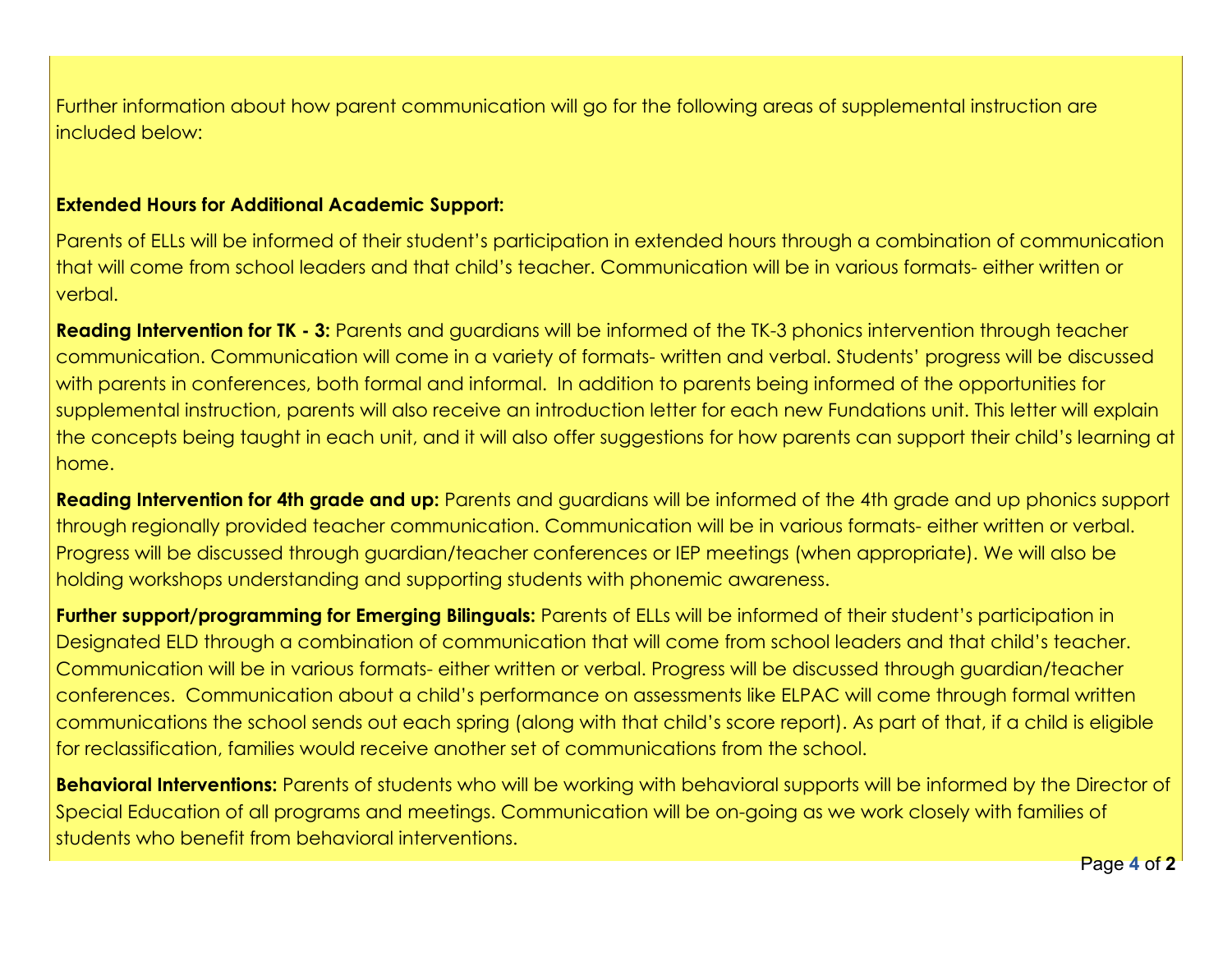Mental Health need: Parents of students who will be working with our school psychologist will be informed by the Director of Special Education of any testing or required meetings.

A description of the LEA's plan to provide supplemental instruction and support.

CWC will implement the following key strategies to ensure that all students receive the just-in-time and ongoing support they need to accelerate learning and mitigate the effects of learning loss of the year-long pandemic.

Reading Intervention for TK - 3: Students who have been identified as in-need of additional reading support will receive phonics intervention lessons to support their ability to read and write with accuracy and fluency. In addition to their daily whole-class phonics lesson, these students will receive a minimum of three intervention lessons per week. These lessons will follow the guidance included in the Wilson Fundations curriculum for implementing Tier 2 instruction. These lessons are designed to offer students more practice with foundational reading skills such as letter-sound correspondence, phonemic awareness, segmenting and blending words, and repeated readings for fluency improvement. The progress of these students will be monitored with the Fundations Progress Monitoring System, which includes a regular cadence of administering interim assessments and analyzing the data they yield.

Reading Intervention for 4th grade and up: Students in 4th grade and up who are identified for the Just Words program will receive instruction during a sacred and consistent block in the schedule. Instructors will be using the Just Words scope and sequence and lessons with fidelity. The scope and sequence and lessons are sourced from the Just Words Instructor manual. Daily data collection will inform reteach plans. Unit assessments will be used to chart student progress on a regular cadence. The pace and content of the Just Words program is designed to fill the phonetic gaps of developing readers from 4th-12th grade at an accelerated pace.

Further support/programming for Emerging Bilinguals: For students who are designated as English Language Learners, CWC has identified an additional curriculum to be used within the targeted Designated ELD blocks that exists within our weekly schedules. More specifically, CWC has identified the English 3-D as a new program that is not only aligned to CA's ELD Framework and standards but provides a clear structure for teaching all aspects of language development. This would be a program implemented for emerging bilinguals in grades 3rd and up, who have yet to be or are just newly reclassified.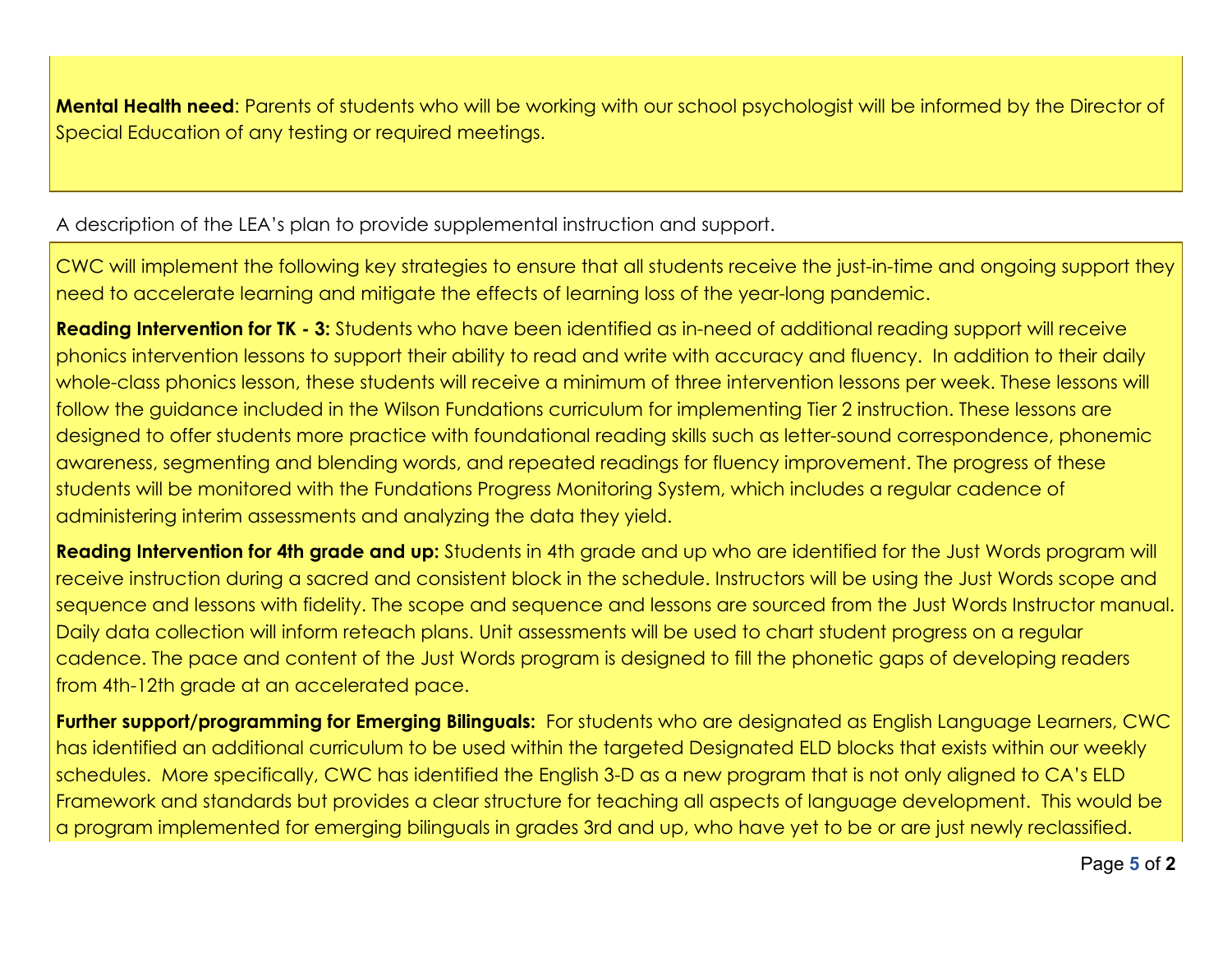Implementing this program will provide our ELD teachers more structure, scaffold and differentiation to students who will be receiving this supplemental language instruction. After piloting this curriculum in some of our schools this past spring, we are excited to more fully implement it this coming school year.

Learning Acceleration in ELA and Math: In the summer of 2020 a small group of regional instructional leaders participated in The New Teacher Project (TNTP) Learning Acceleration training. This training allowed CWC to do work on how to evaluate and organize curriculum resources strategically to accelerate student progress with a focus on the most critical and enduring knowledge and skills for each grade level. Coming out of that work, we adjusted our ELA and Math scope and sequences to focus on the major work of the grade/power standards for each level while also being mindful of what additional foundational skills/understandings students would need from previous grade levels to access that content. More specifically, our 20-21 scope and sequences in ELA and Math ensured that all students had access to grade-appropriate assignments focused on priority content while also having access to strong instruction that addressed any gaps in prior learning. This work will continue into the 21-22 school year, as our need to address any learning gaps while still making sure students have access to grade level content will still be true. Our work over the summer will be around thoughtfully building scope and sequences for these core academic areas to meet these ongoing needs.

#### Integrated student support to address other barriers to learning:

At Hollywood we will increase school capacity to support the diverse needs of students identified as needing academic, social-emotional, and other support through staffing of TA's and School Psychologist.

School Psychologist: Starting in the 21-22 School Year there will be a full-time psychologist on-site. This person will help support students' ability to learn by supporting them to help identify students who need support in areas around mental health, learning, and behavior to ensure their emotional wellness and academic success. This person will partner with families, teachers and the larger school community to create a safe, healthy and supportive learning environment.

Behavioral Interventionist: Hollywood will have BII's that will provide 1:1 support for students identified through their IEP as needing support in maintaining an environment conducive for learning. This role will assist teachers in creating a conducive, positive and safe learning environment.

Teaching Associates: TA's will work with students to reinforce instructional practices taught during the day and will also support in the Social Emotional Learning portion of the students' day. To successfully launch our general instructional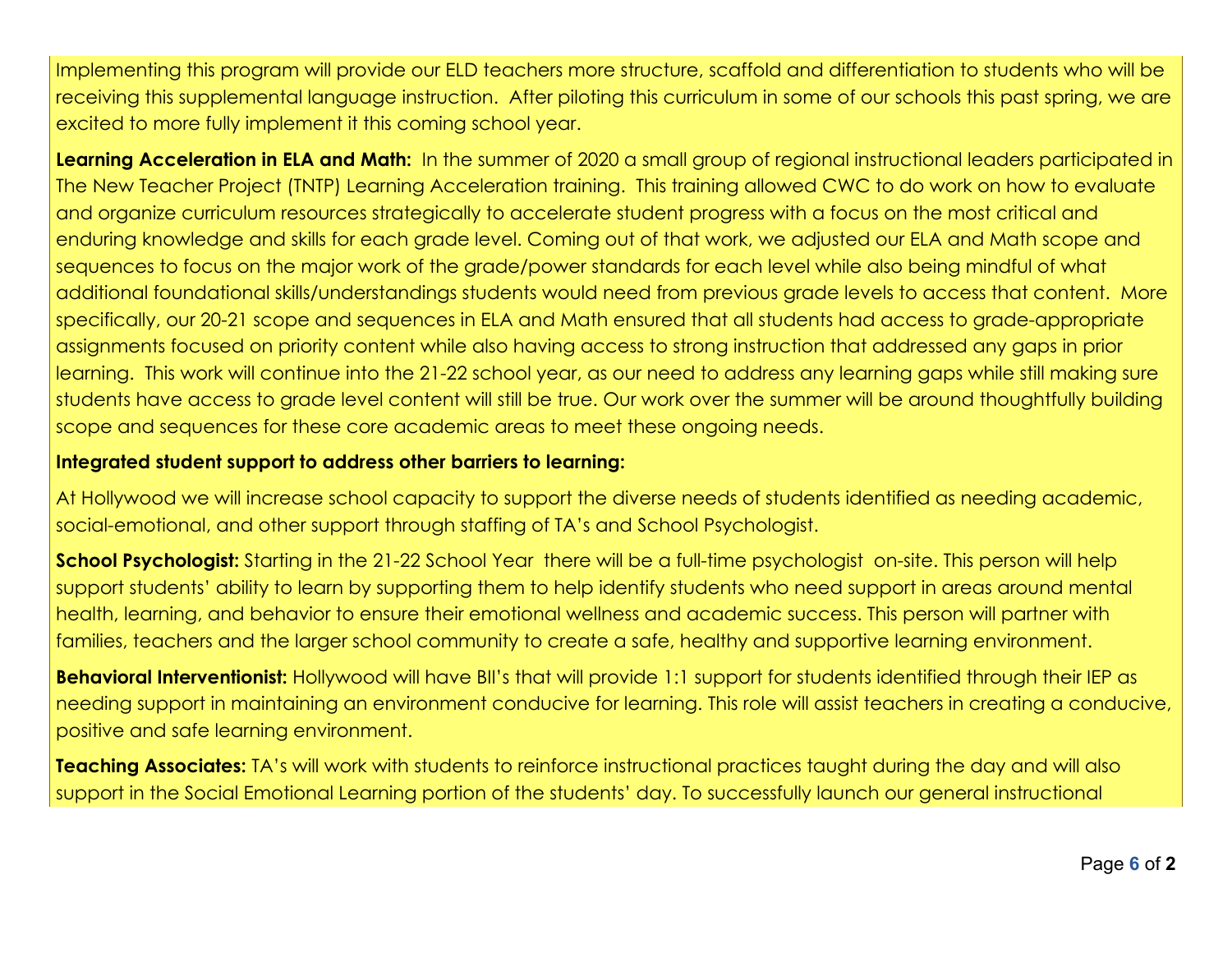program or the additional layers of interventions, our TA's and teachers must work in tandem. This means that TA's will be both support for the Lead Teacher, but be trained and prepared to also conduct small and whole group instruction.

#### **Extended Hours for Additional Academic Support:**

Students who have been identified as in-need of additional support will receive additional time beyond the traditional school day in which they will be provided with small group support mirroring the interventions used in our Reading Interventions for grades TK-5. They will also have access to homework support during this time.

### **Expenditure Plan**

The following table provides the LEA's expenditure plan for how it will use ELO Grant funds to support the supplemental instruction and support strategies being implemented by the LEA.

| <b>Supplemental Instruction and Support Strategies</b>                                                                                                                                         | <b>Planned Expenditures</b>                                                             | <b>Actual</b><br><b>Expenditures</b> |
|------------------------------------------------------------------------------------------------------------------------------------------------------------------------------------------------|-----------------------------------------------------------------------------------------|--------------------------------------|
| Extending instructional learning time:                                                                                                                                                         |                                                                                         |                                      |
| <b>Extended Hours for Additional Academic Support:</b><br>Opportunities for before or after school support for student learning<br>gaps.                                                       | $\bullet$ \$46,005                                                                      |                                      |
| Integrated student supports to address other barriers to learning:                                                                                                                             |                                                                                         |                                      |
| <b>Designated ELD Programming: Additional academic services for</b><br>students<br><b>Increasing Support Staff:</b><br>Psychologist (1 Full-Time)<br>Behavioral Interventionists (3 Part-Time) | 5,600<br>$\bullet$<br>Psychologist \$125,000<br>BII's \$66,510<br>TA's Salaries \$5,067 |                                      |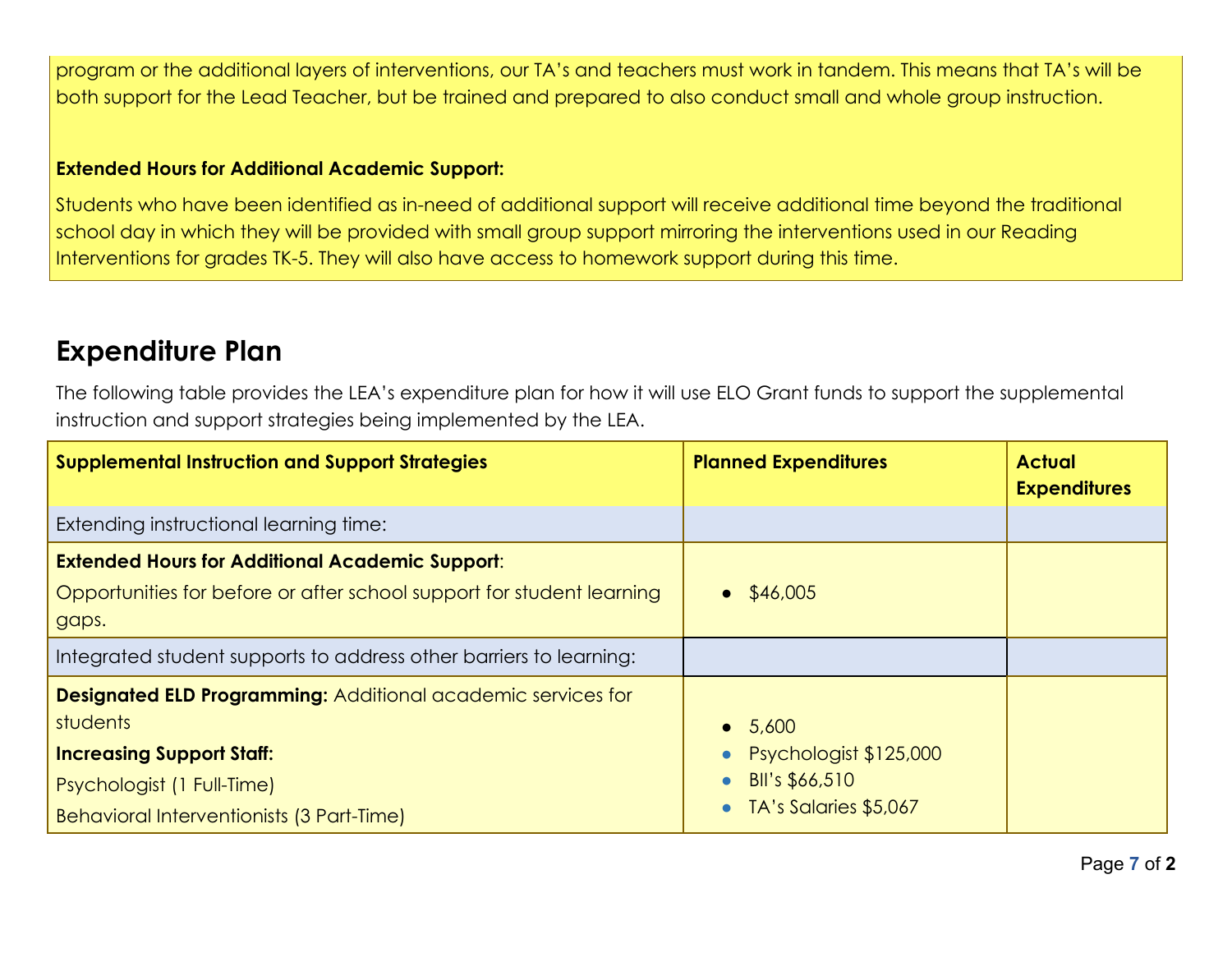| Teaching Associates Salaries 2021-2022 (Portion of Salaries)                                                                                                                                                                 |                                        |  |
|------------------------------------------------------------------------------------------------------------------------------------------------------------------------------------------------------------------------------|----------------------------------------|--|
| Strategies to engage students and families in addressing students'<br>social-emotional health and academic needs:                                                                                                            |                                        |  |
| PD Training for school staff<br>Summer Teachers Institute<br><b>Reading Intervention Work:</b> Accelerating progress to close learning<br>gaps through the implementation, expansion, or enhancement of<br>learning supports | $\bullet$ 33,282<br>$\bullet$ \$17,436 |  |
| Total Funds to implement the Strategies                                                                                                                                                                                      | 298,900                                |  |

A description of how ELO Grant funds are being coordinated with other federal Elementary and Secondary School Emergency Relief Funds received by the LEA.

Expenditures will not be duplicated across other relief funds. The ELO funds will be used to support the academic, behavioral and mental health interventions however they will not cover all programmatic needs. Therefore all federal, state and emergency funding and expenditures are being tracked to ensure there is no duplication with funding.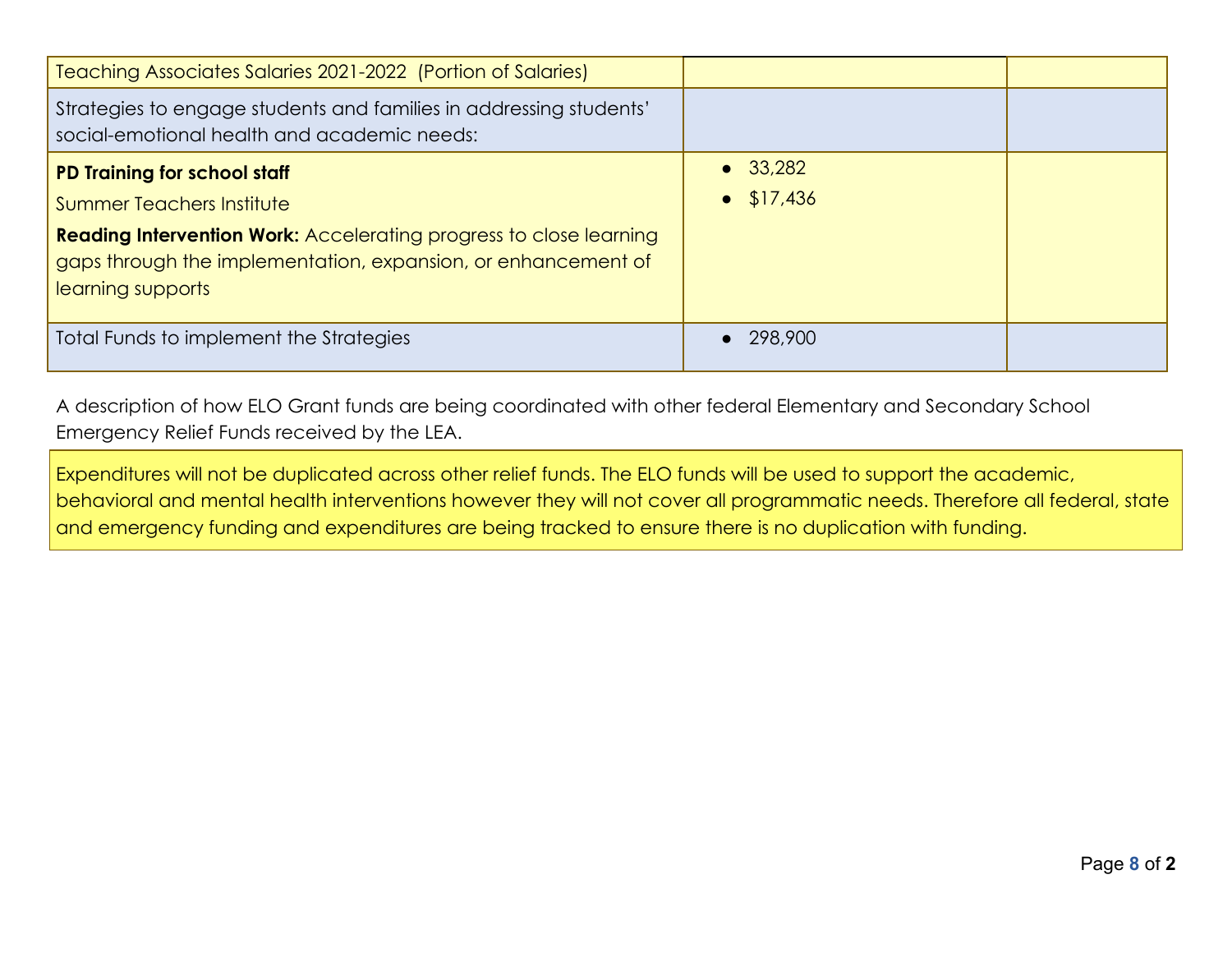## **Expanded Learning Opportunities Grant Plan Instructions: Introduction**

The Expanded Learning Opportunities Grant Plan must be completed by school districts, county offices of education, or charter schools, collectively referred to as Local Educational Agencies (LEAs), that receive Expanded Learning Opportunities (ELO) Grant funds under California Education Code (EC) Section 43521(b). The plan must be adopted by the local governing board or body of the LEA at a public meeting on or before June 1, 2021, and must be submitted to the county office of education, the California Department of Education, or the chartering authority within five days of adoption, as applicable. The plan must be updated to include the actual expenditures by December 1, 2022.

For technical assistance related to the completion of the Expanded Learning Opportunities Grant Plan, please contact ELOGrants@cde.ca.aov.

### **Instructions: Plan Requirements**

An LEA receiving ELO Grant funds under EC Section 43521(b) is required to implement a learning recovery program that, at a minimum, provides supplemental instruction, support for social and emotional well-being, and, to the maximum extent permissible under the quidelines of the United States Department of Agriculture, meals and snacks to, at a minimum, students who are included in one or more of the following groups:

- $\bullet$  low-income.
- English learners,
- $\bullet$  foster youth,
- homeless students,
- students with disabilities,
- students at risk of abuse, neglect, or exploitation,
- · disengaged students, and
- students who are below grade level, including, but not limited to, those who did not enroll in kindergarten in the 2020–21 school year, credit-deficient students, high school students at risk of not graduating, and other students identified by certificated staff.

For purposes of this requirement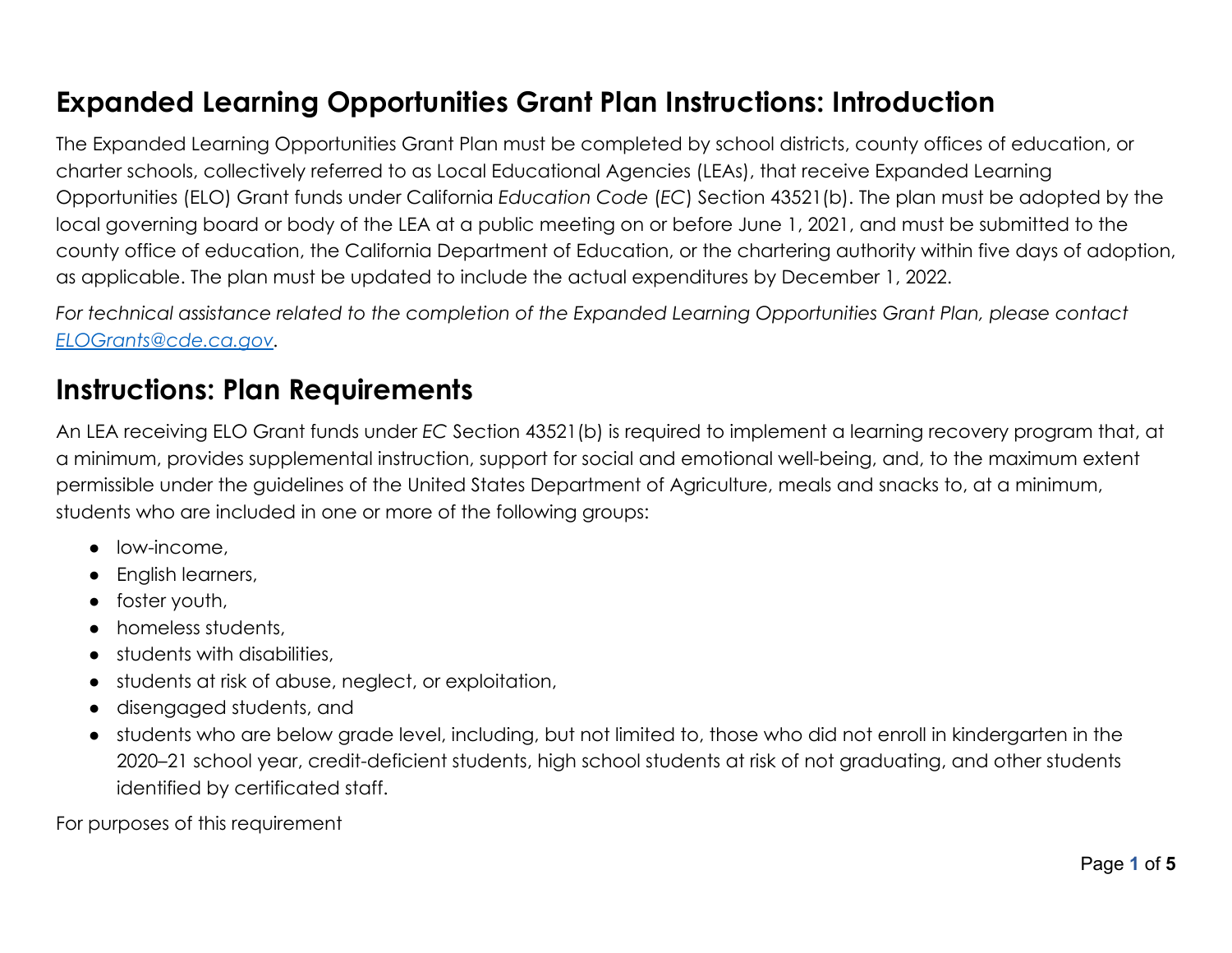- "Supplemental instruction" means the instructional programs provided in addition to and complementary to the LEAs regular instructional programs, including services provided in accordance with an individualized education program  $(IEP)$ .
- "Support" means interventions provided as a supplement to those regularly provided by the LEA, including services provided in accordance with an IEP, that are designed to meet students' needs for behavioral, social, emotional, and other integrated student supports, in order to enable students to engage in, and benefit from, the supplemental instruction being provided.
- "Students at risk of abuse, neglect, or exploitation" means students who are identified as being at risk of abuse, neglect, or exploitation in a written referral from a legal, medical, or social service agency, or emergency shelter.

EC Section 43522(b) identifies the seven supplemental instruction and support strategies listed below as the strategies that may be supported with ELO Grant funds and requires the LEA to use the funding only for any of these purposes. LEAs are not required to implement each supplemental instruction and support strategy; rather LEAs are to work collaboratively with their community partners to identify the supplemental instruction and support strategies that will be implemented. LEAs are encouraged to engage, plan, and collaborate on program operation with community partners and expanded learning programs, and to leverage existing behavioral health partnerships and Medi-Cal billing options in the design and implementation of the supplemental instruction and support strategies being provided (EC Section 43522[h]).

The seven supplemental instruction and support strategies are:

- 1. Extending instructional learning time in addition to what is required for the school year by increasing the number of instructional days or minutes provided during the school year, providing summer school or intersessional instructional programs, or taking any other action that increases the amount of instructional time or services provided to students based on their learning needs.
- 2. Accelerating progress to close learning gaps through the implementation, expansion, or enhancement of learning supports including, but not limited to, any of the following:
	- a. Tutoring or other one-on-one or small group learning supports provided by certificated or classified staff.

b. Learning recovery programs and materials designed to accelerate student academic proficiency or English language proficiency, or both.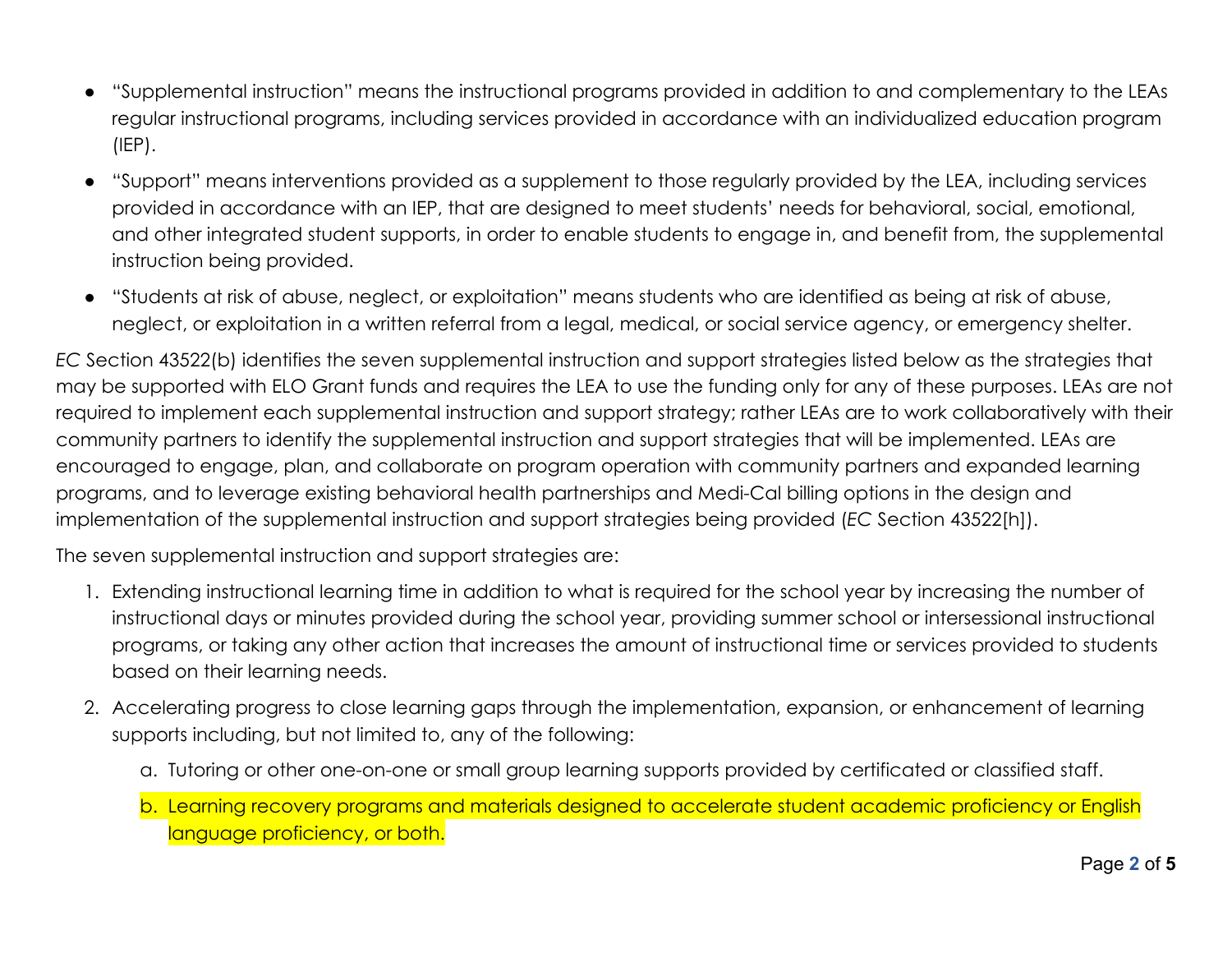- c. Educator training, for both certificated and classified staff, in accelerated learning strategies and effectively addressing learning gaps, including training in facilitating quality and engaging learning opportunities for all students.
- 3. Integrated student supports to address other barriers to learning, such as the provision of health, counseling, or mental health services, access to school meal programs, before and after school programs, or programs to address student trauma and social-emotional learning, or referrals for support for family or student needs.
- 4. Community learning hubs that provide students with access to technology, high-speed internet, and other academic supports.
- 5. Supports for credit deficient students to complete graduation or grade promotion requirements and to increase or improve students' college eligibility.
- 6. Additional academic services for students, such as diagnostic, progress monitoring, and benchmark assessments of student learning.
- 7. Training for school staff on strategies, including trauma-informed practices, to engage students and families in addressing students' social-emotional health needs and academic needs.

As a reminder, EC Section 43522(a) requires that all services delivered to students with disabilities be delivered in accordance with an applicable IEP.

#### **Fiscal Requirements**

The following fiscal requirements are requirements of the ELO grant, but they are not addressed in this plan. Adherence to these requirements will be monitored through the annual audit process.

- The LEA must use at least 85 percent (85%) of its apportionment for expenditures related to providing in-person services in any of the seven purposes described above.
- The LEA must use at least 10 percent (10%) of the funding that is received based on LCFF entitlement to hire paraprofessionals to provide supplemental instruction and support through the duration of this program, with a priority for full-time paraprofessionals. The supplemental instruction and support provided by the paraprofessionals must be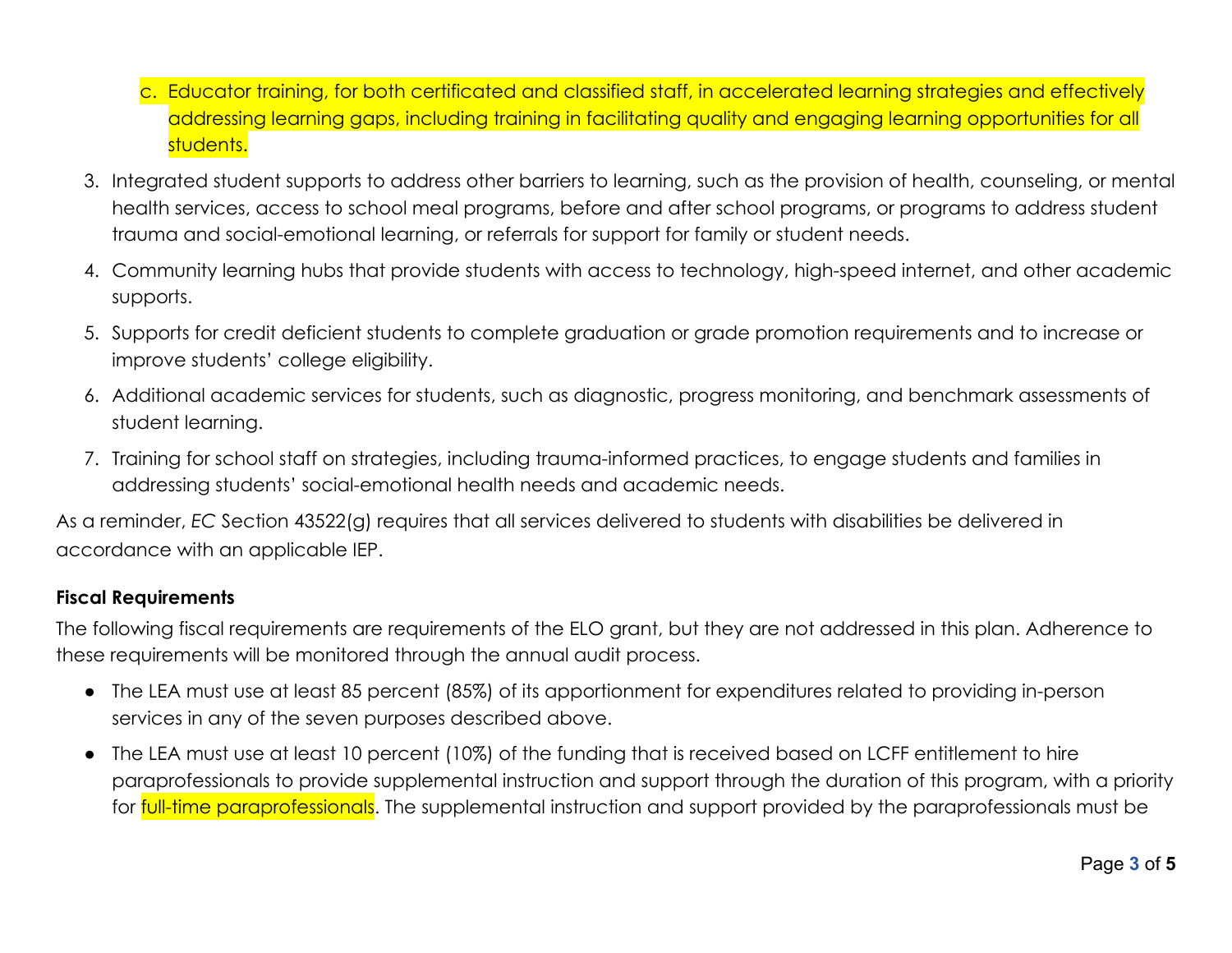prioritized for English learners and students with disabilities. Funds expended to hire paraprofessionals count towards the LEAs requirement to spend at least 85% of its apportionment to provide in-person services.

• An LEA may use up to 15 percent (15%) of its apportionment to increase or improve services for students participating in distance learning or to support activities intended to prepare the LEA for in-person instruction, before in-person instructional services are offered.

## **Instructions: Plan Descriptions**

Descriptions provided should include sufficient detail yet be sufficiently succinct to promote a broad understanding among the LEA's local community.

#### A description of how parents, teachers, and school staff were involved in the development of the plan

Describe the process used by the LEA to involve, at a minimum, parents, teachers, and school staff in the development of the Expanded Learning Opportunities Grant Plan, including how the LEA and its community identified the seven supplemental instruction and support strategies that will be implemented. LEAs are encouraged to engage with community partners, expanded learning programs, and existing behavioral health partnerships in the design of the plan.

### A description of how parents and guardians of students will be informed of the opportunities for supplemental instruction and support.

Describe the LEA's plan for informing the parents and guardians of students identified as needing supplemental instruction and support of the availability of these opportunities, including an explanation of how the LEA will provide this information in the parents' and guardians' primary languages, as applicable.

#### A description of how students will be identified and the needs of students will be assessed

Describe the LEA's plan for identifying students in need of academic, social-emotional, and other integrated student supports, including the LEA's plan for assessing the needs of those students on a regular basis. The LEA's plan for assessing the academic needs of its students may include the use of diagnostic and formative assessments.

As noted above in the Plan Requirements, "other integrated student supports" are any supports intended to address barriers to learning, such as the provision of health, counseling, or mental health services, access to school meal programs, before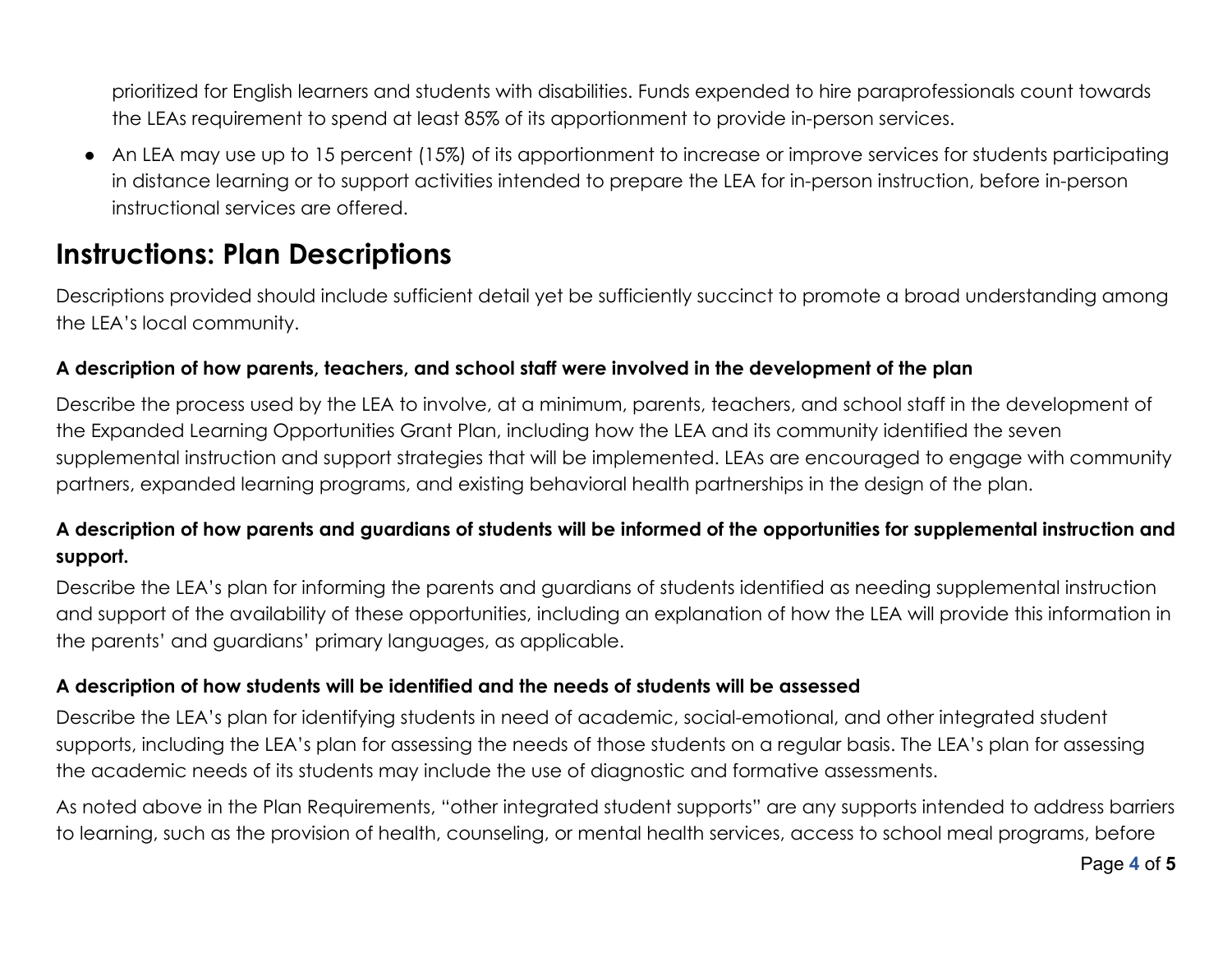and after school programs, or programs to address student trauma and social-emotional learning, or referrals for support for family or student needs.

### A description of the LEA's plan to provide supplemental instruction and support

Describe the LEA's plan for how it will provide supplemental instruction and support to identified students in the seven strategy areas defined in the Plan Requirements section. As a reminder, the LEA is not required to implement each of the seven strategies; rather the LEA will to work collaboratively with its community to identify the strategies that will be implemented. The plan must include a description of how supplemental instruction and support will be provided in a tiered framework that bases universal, targeted, and intensive supports on students' needs for academic, social-emotional, and other integrated student supports. The plan must also include a description of how the services will be provided through a program of engaging learning experiences in a positive school climate.

As a reminder, EC Section 43522(g) requires that all services delivered to students with disabilities be delivered in accordance with an applicable individualized education program. Additionally, LEAs are encouraged to collaborate with community partners and expanded learning programs, and to leverage existing behavioral health partnerships and Medi-Cal billing options in the implementation of, this plan (EC Section 43522[h]).

# **Instructions: Expenditure Plan**

The 'Supplemental Instruction and Support Strategies' column of the Expenditure Plan data entry table lists the seven supplemental instruction and support strategies that may be supported with ELO Grant funds.

Complete the Expenditure Plan data entry table as follows:

In the 'Planned Expenditures' column of the data entry table, specify the amount of ELO Grant funds being budgeted to support each supplemental instruction and support strategies being implemented by the LEA and the total of all ELO Grant funds being budgeted.

The plan must be updated to include the actual expenditures by December 1, 2022. In the 'Actual Expenditures' column of the data entry table the LEA will report the amount of ELO Grant funds that the LEA actually expended in support of the strategies that it implemented, as well as the total ELO Grant funds expended.